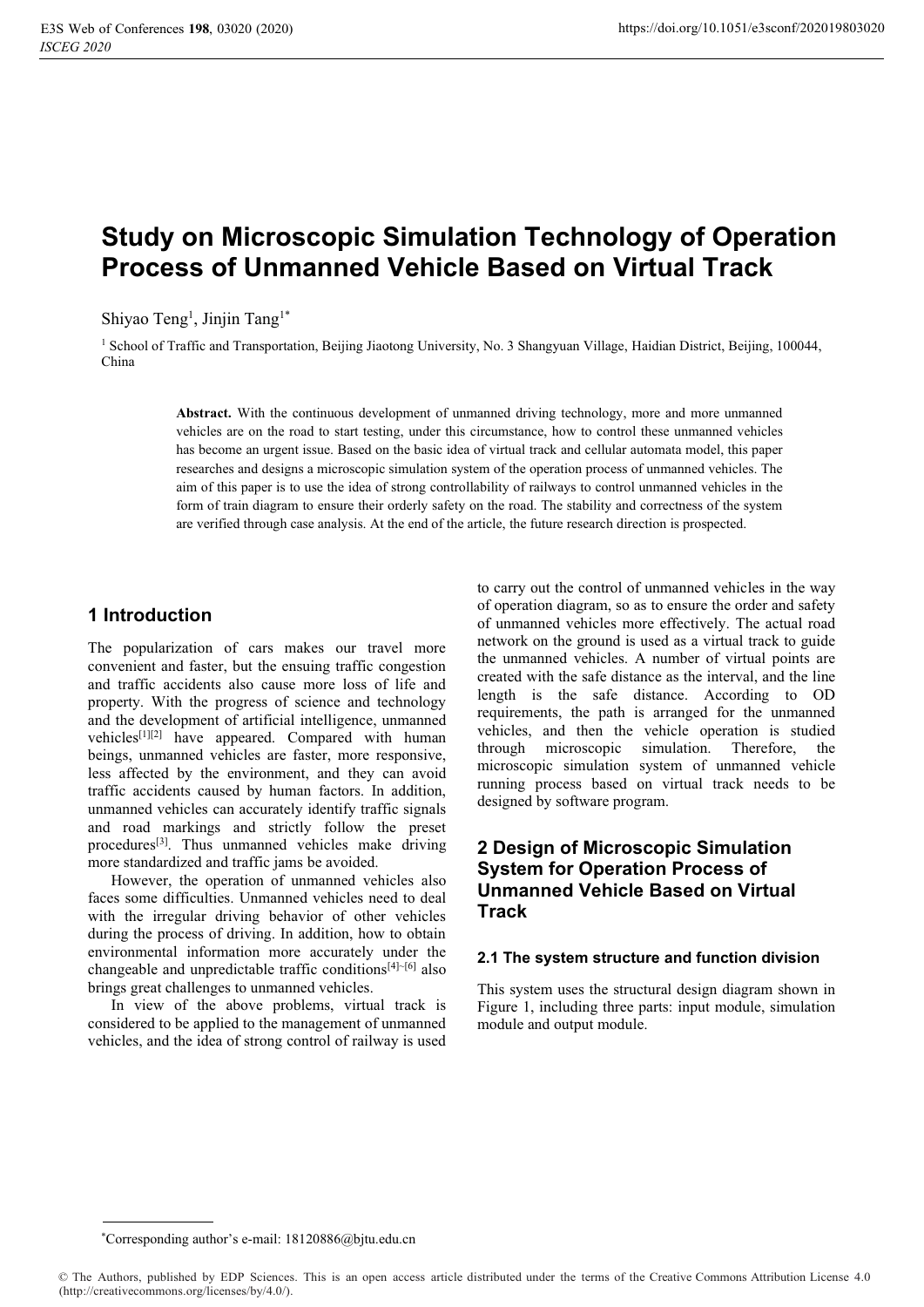

Figure 1. The diagram of KW(T) model.

It is not difficult to find out from the above Figure 1 that the microscopic simulation system of unmanned vehicle running process needs to have the following functions:

(1) The function of reading the road network in 'shp' format, reading the composition of the vehicle, and reading the mutual attraction between the communities;

(2) The function of generating OD demand between traffic zones through the gravity model;

(3) The function of using reasonable traffic distribution procedures to distribute the obtained OD traffic to the network, and generating the physical path of each agent based on the distribution result;

(4) The function of using a reasonable car following model to simulate the path of an individual vehicle;

(5) The function of outputting the trajectory information of individual vehicles and outputting the overall statistical data of vehicles;

### **2.2 The design of road network format**

According to KW (T) model, the  $\delta$  and  $\tau$  between two adjacent vehicles are shown in Figure 2, where  $\delta$  refers to the minimum space interval and  $\tau$  refers to the minimum time interval.





Take  $\delta$  as the length of a cell unit and cut the network according to the unit cell, where  $\delta$  is 7m. The length of each link in the original road network is calculated according to the coordinate information of the

starting point and the ending point. The number of segments of a link is determined according to the total length of each link. Each link can be decomposed into the number of cells on average and all original links are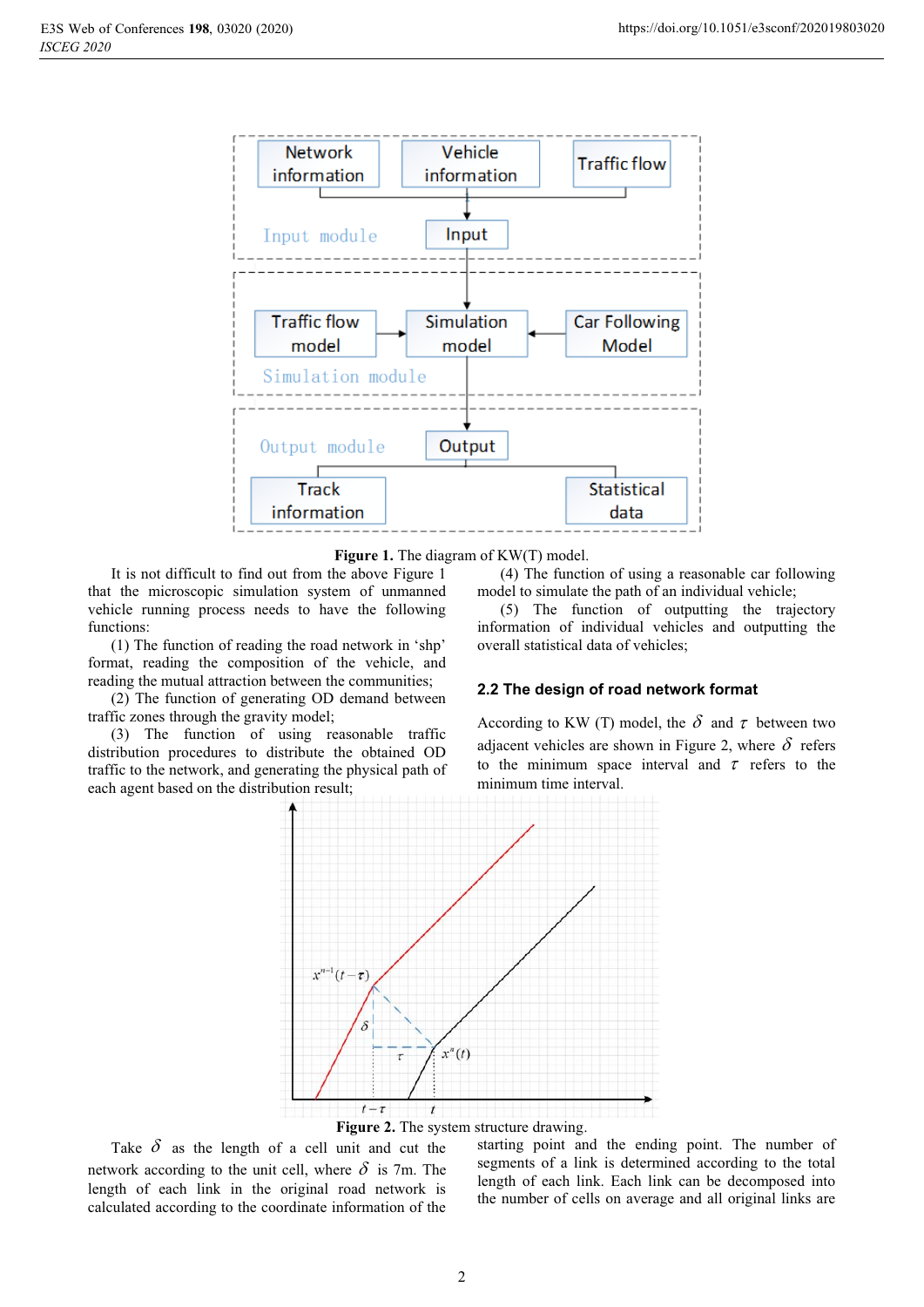decomposed. Since the length of each link calculated may not be an integer, the length of each cell is a noninteger approximate to 7m.

#### **2.3Applied technology and programming environment**

Based on the requirement of future application in largescale road network test, the language used in the design process of the system is C++ language.

System development, operation and other information are as follows:

(1) Development environment: Visual \_Studio2015;

(2) Operating environment: Windows\_10 Home Chinese version;

(3) RAM: 8.00GB

(4) Processor: Intel (R) \_Core (TM) i5-4200H CPU@2.80GHz

#### **2.4Algorithm design**

According to the division of system mechanism and function, the algorithm flow of microscopic simulation program is designed as shown in Figure 3.

Step1: Initialize label cost first, set the label cost of all time and space state points to infinity, and set the predecessor of node, time, and state to -1. This item is generally done by dp, in order to avoid the influence of the other agents.

Step2: Set the label\_cost of the selected starting point to 0.

Step3: For each t: Clear the SElist (scan eligible list), and put the starting point in the SElist.

Step4: For each node: Get the starting point number from the SElist.

Step5: For each m\_outgoing\_node: Get the number of to node and to link.

Step6: First judge whether cost is sufficient to meet the requirements; Second, judge whether arrival time and travel time meet the requirements; Finally, if temporary label cost is less than m\_label\_cost and the time also meets the requirements, update the label\_cost of this point and record the predecessor of node, time and state. And go back to Step 5 to put the to node into SElist.

Step7: Trace the shortest path according to label\_cost of the ending point.



**Figure 3** Algorithm flow.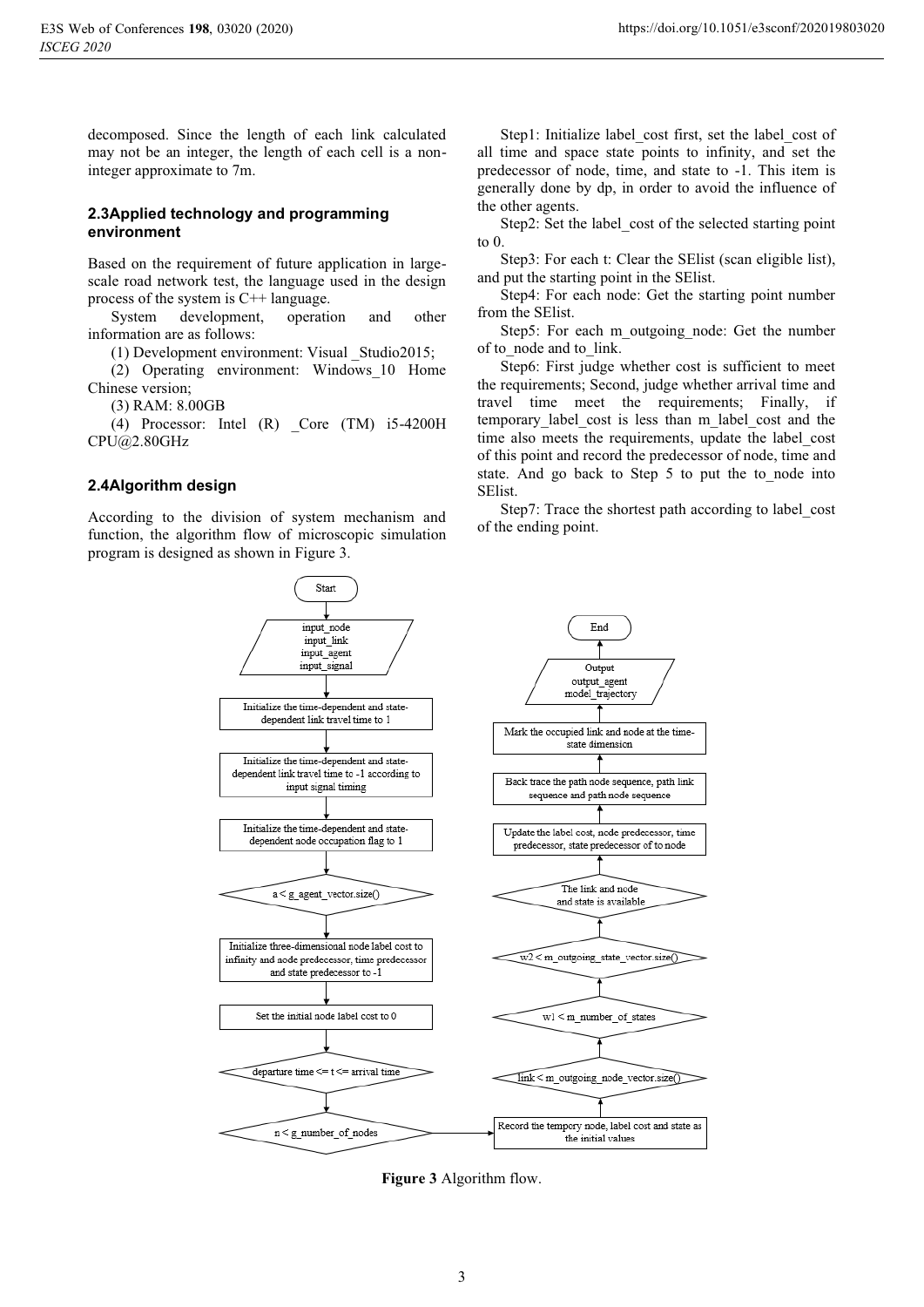## **3 Case analysis**

The basic test network for unmanned vehicles contains 10 nodes and 9 links (the naming rule for links is that the link between node 0 and node 1 is 1, and so on.), as shown in Figure 4.





**Figure 4.** The basic test network structure.

Enter the agent data as shown in Table 1. Both agents (Agent1 and Agent2) are at time 0 (note: the starting point of time here is 0) from the starting point 0 to the ending point 9. Node 0 and node 9 are two zones numbered 2001 and 2002 respectively. Set the traffic volume of zone node 2001 to 2, traffic attraction volume

of zone node 2001 to 0, the traffic volume of the zone node 2002 to 0, and traffic attraction volume of the zone node 2002 to 2. The time-space trajectory of the two agents obtained by program simulation is shown in Figure 5.



**Figure 5.** The time-space trajectory of the two agents.

#### **3.2 The Basic test network with merging behavior**

Assume that the merging behavior is introduced in the basic test network of unmanned vehicles, as shown in Figure 6 below.



**Figure 6.** The basic test network with merging behavior structure.

Enter the agent data as shown in Table 2. Both agents (Agent1 and Agent2) are at time 0 (note: the starting point of time here is 0) from the starting point 0 and starting point 12 to the ending point 8. Node 0, node 12, and node 8 are three zones numbered 2001, 2002 and 2003 respectively. Set the traffic volume of the zone node 2001 to 1, the traffic attraction volume of the zone

node 2001 to 0, the traffic volume of the zone node 2002 to 1, the traffic attraction volume of the zone node 2002 to 0, the traffic volume of the zone node 2003 to 0, and the traffic attraction volume of the zone node 2003 to 2. The time-space trajectory of the two agents obtained by program simulation is shown in Figure 7.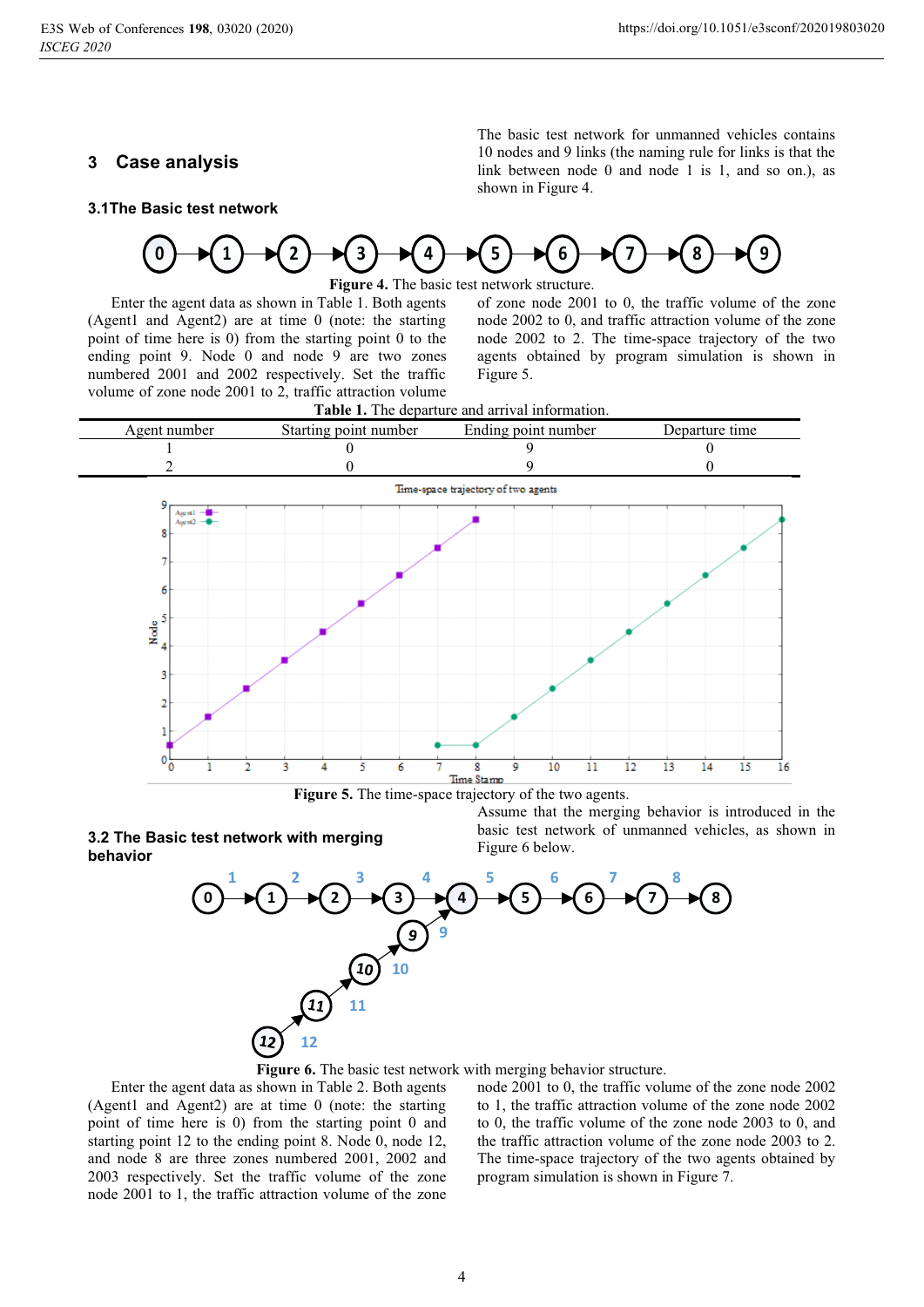

# **3.3 Actual road network**

Malian Road is located in the west of Xuanwu District, Beijing, with West Third Ring Road in the west, Guanganmenwai Street in the north, across the street from Beijing West Railway Station, and Lize Road in the south. The road network after opening and cutting in NEXTA is shown in Figure 8.





The program shows that there are 1505 nodes and 2579 arcs in the Malian road network by reading the Malian road network files. A total of 28 zones are set in input\_activity\_location.csv. The number of vehicles generated by the program according to the gravity model is 3312, and the CPU takes an average of 25 seconds through multiple tests. The output agent.csv file is shown in Figure 9 below. The complete value is *c* , which can indicate that the unmanned vehicles have reached their destinations.